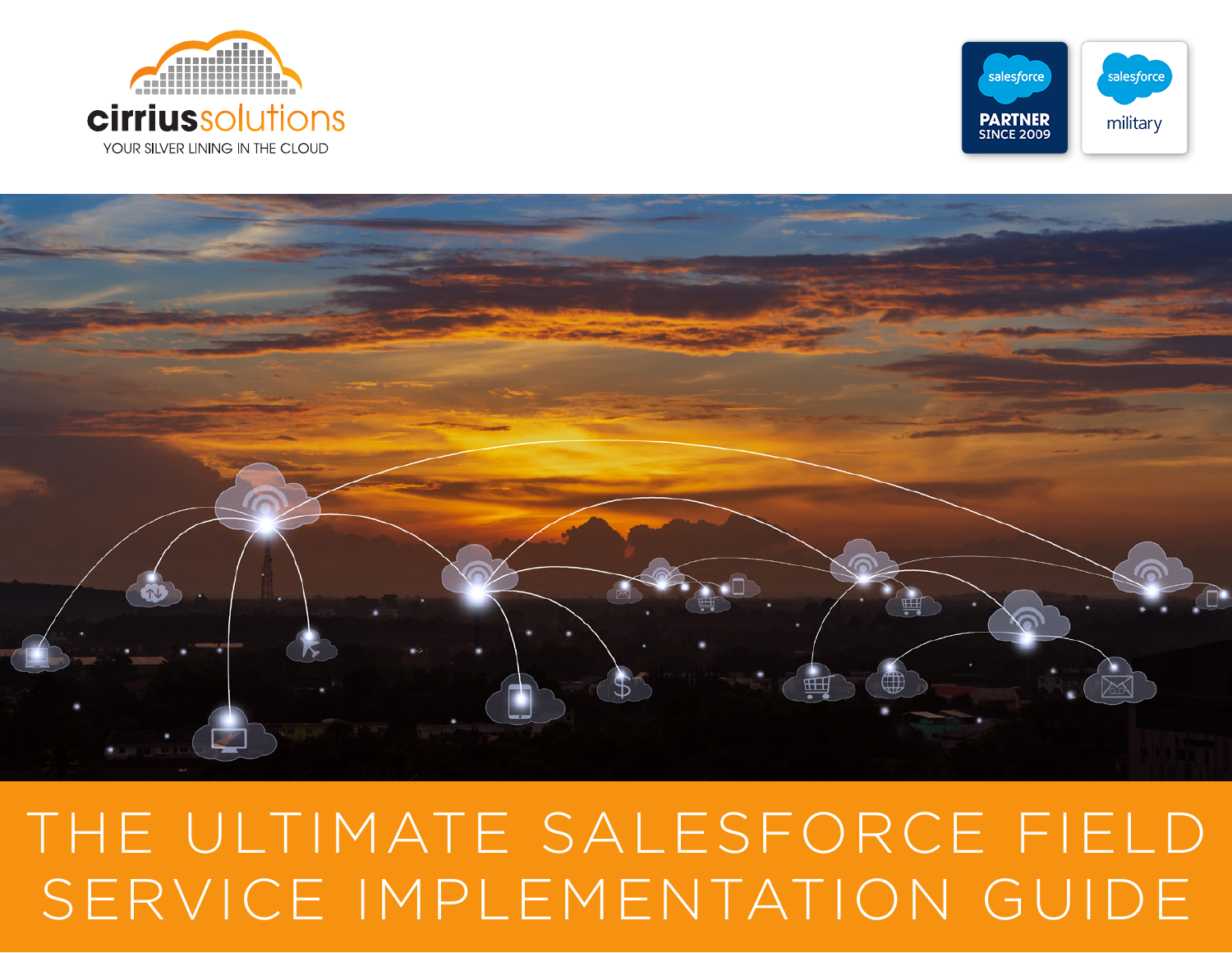



The CIRRIUS team provided CC<br>The CIRRIUS team provided<br>above and beyond service... They met our deliverable in a timely manner. They are both knowledgeable and flexible in their approach. They provided suggestions as needed. Most importantly they did a great job of listening an asset that cannot be emphasized enough. All of these skills contributed to the success of our project and bode well for future partnership.

#### Vincent Miller Project Director DCRI

#### **THE FIELD SERVICE INDUSTRY**

In the last view years, the field service industry has experienced robust growth with the need for an improved customer experience to stay ahead of the competition. The Field Service Management (FSM) market growth is forecasted at a CAGR of 16.2%. At this rate, the FSM market with an estimated value of \$2.8 billion in 2019 will reach \$5.9 billion by 2024.

#### **KEY STATISTICS YOU SHOULD KNOW:**

- North America will be the fastest-growing market for cloud FSM software. (Mordor Intelligence)
- 48% of organizations are using FSM software (Fieldpoint)
- 38% of Service Technicians can't access all the information they need (Fieldpoint)
- 52% of companies still use manual methods for most of their field service tasks. (Salesforce)
- 72% of organizations are prioritizing improvements in customer satisfaction in field service (Field Technologies Online)

These statistics demonstrate the importance of having an automated field service solution to become a market leader. Field service management is about speed, ease of use, and real-time communication to provide best-in-class customer service. The unexpected will always happen, but with agility and visibility provided by the Salesforce field service application to provide fast decision-making, the impact will be significantly reduced. The organizations that have the software in place to handle such unplanned scenarios will be able to maximize their return on investment and will emerge as market winners.

The key to your success will be to find a strong partner with proven success delivering optimized solutions with a simple interface to maximize usability. The Cirrius Solutions team has mastered the complexity of both the field service management process and data analytics (AI) needed for enterprise-level implementations. We offer deep technical expertise and a comprehensive understanding of real-world field operations which is what sustainable FSM implementations require. We feel that upfront planning is one of the most significant success factors for us to deliver the right solution(s).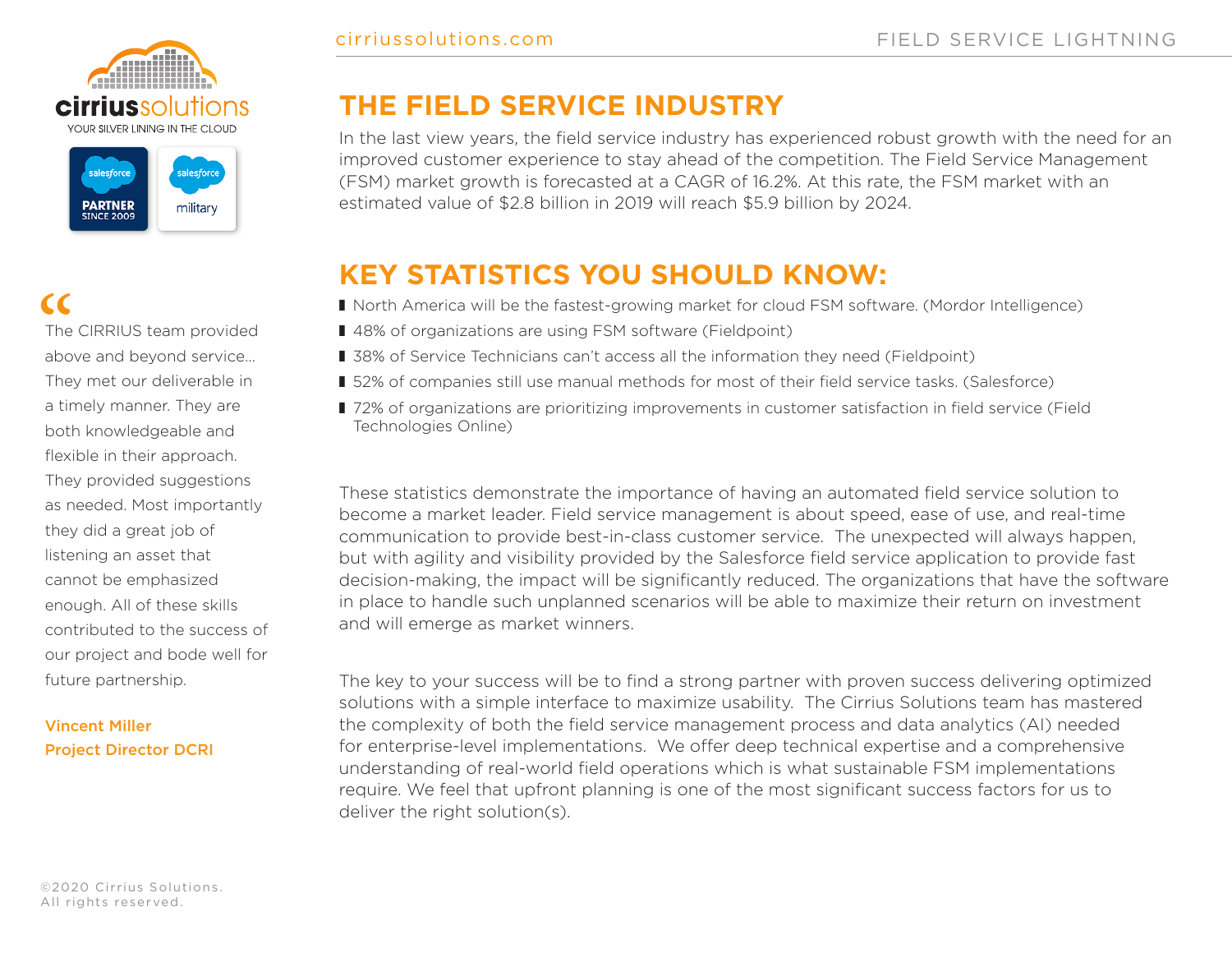#### cirriussolutions.com





We've now worked with the Cirrius team for over a year and a half, and they have become integral to the success of our business. They've given us exceptional customer service – checking in regularly, ensuring they're meeting and exceeding expectations, addressing any concerns or issues as soon as they arise often with personal calls or emails to address headon, and beyond. ...Cirrius also put together a well-rounded team for us ...I trust that they are fair and smart in their guidance. And the work itself that has been delivered has been of the highest quality. "

#### Sandra Dube Director of Business Development

©2020 Cirrius Solutions. All rights reserved.



#### **Start with a Strong Discovery:**

At Cirrius, we feel that the Salesforce field service discovery process is a critical aspect of the project. If not done correctly, downstream activities will suffer, or worse, the implementation will be completely unusable.

Field service management is becoming increasingly complex and field service managers are required to do more than ever. Executives ask that front-line managers to control costs and increase customer satisfaction without cutting corners on speed and quality. Reading between the lines, the goal is to optimize service efficiency.

To increase customer satisfaction, service businesses have implemented a variety of different strategies. Those with the size and budget to sustain a very large-scale operation have added more field technicians on the ground and more trucks in the field to ensure that all jobs are fulfilled in a timely manner. However, this all comes at a cost. The increased capacity can be underused, which leads to diminishing margins and potentially turning a profit center into a cost center. Our experts have years of experience helping customers tackle this problem and we have created this Salesforce field service discovery questionnaire to help scope your implementation.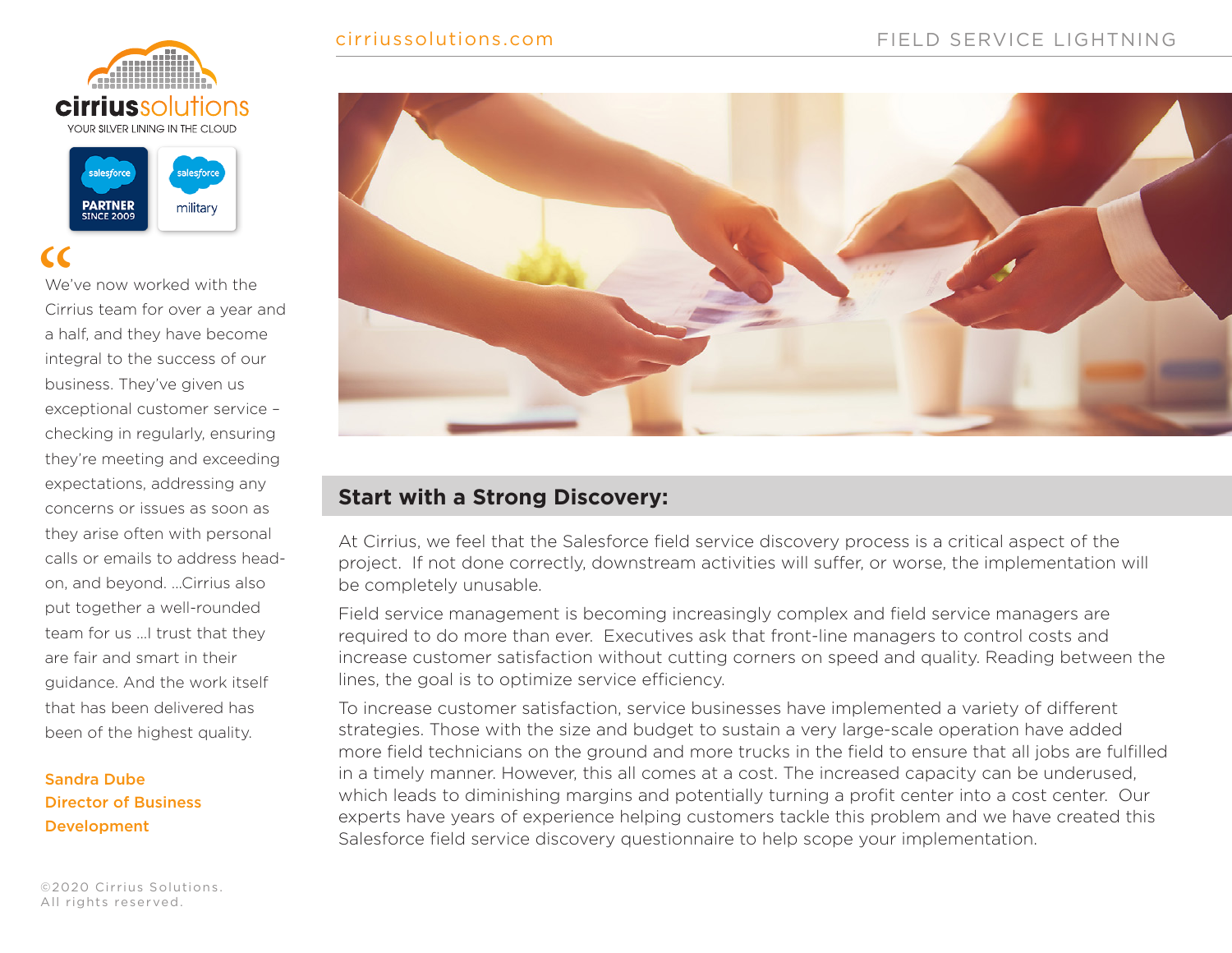



# "<br>
We'<br>
Sale

We've been paying for Salesforce for years; however, getting our team to adopt has been challenging to say the least. The Cirrius team helped us customize our system to meet our needs by matching our sales process and improving the overall user experience. With the help of Cirrius Solutions we now have a functioning system that our sales team is adopting the use of allowing us to better manage our business. The Cirrius team has consistently met or exceeded our expectations and continue to be a valued partner for our business!

#### Michele Hellmann Director Business **Operations**

©2020 Cirrius Solutions. All rights reserved.

#### **Salesforce Field Service Discovery Questions:**

- Describe your current field service process.
- What solution do you have in place for field service today?
- What mobile platform are you using? How is it integrated into your service platform or CRM?
- How many mobile employees or technicians do you have?
- Are your field technicians' employees or contractors?
- What are the biggest challenges you are having in delivering field service to your customers?
- What is the nature of the field service provided to your customers?
- Do you do preventive maintenance? repairs? appointment scheduling?
- What are your biggest field service pain points?
	- Are your customer service and field service strategies aligned?
- How do you communicate with your employees in the field?
- What is the business case? What are the most important metrics expected to improve through the implementation?
- What are the strategy and vision for the field service business?
- What software applications are you currently using to handle field service?
- What are your current cost drivers for field service in your organization?
- What industries do you operate in?
- What are the main Salesforce field service use cases?
- How many field service technicians do you have and how are they distributed?
- How man field service dispatchers do you have?
- What is the number of business units you are servicing with your field service team?
- How are customer service reps integrated into the process? Would they be included as part of the project?
- What additional systems will be passing information into the Salesforce field service application?
- How do you plan on managing inventory for your field service team?
- What is the offline use case, if any?

The Salesforce field service discovery questions above are meant to be used as part of a 1-hour field service project scoping call to help drive discussions with your key stakeholders.

We also have an exhaustive list of questions for the entire implementation that covers case setup, work order management, dispatch management, scheduling, inventory management, products & assets, mobile optimization, billing & invoicing and downstream integrations.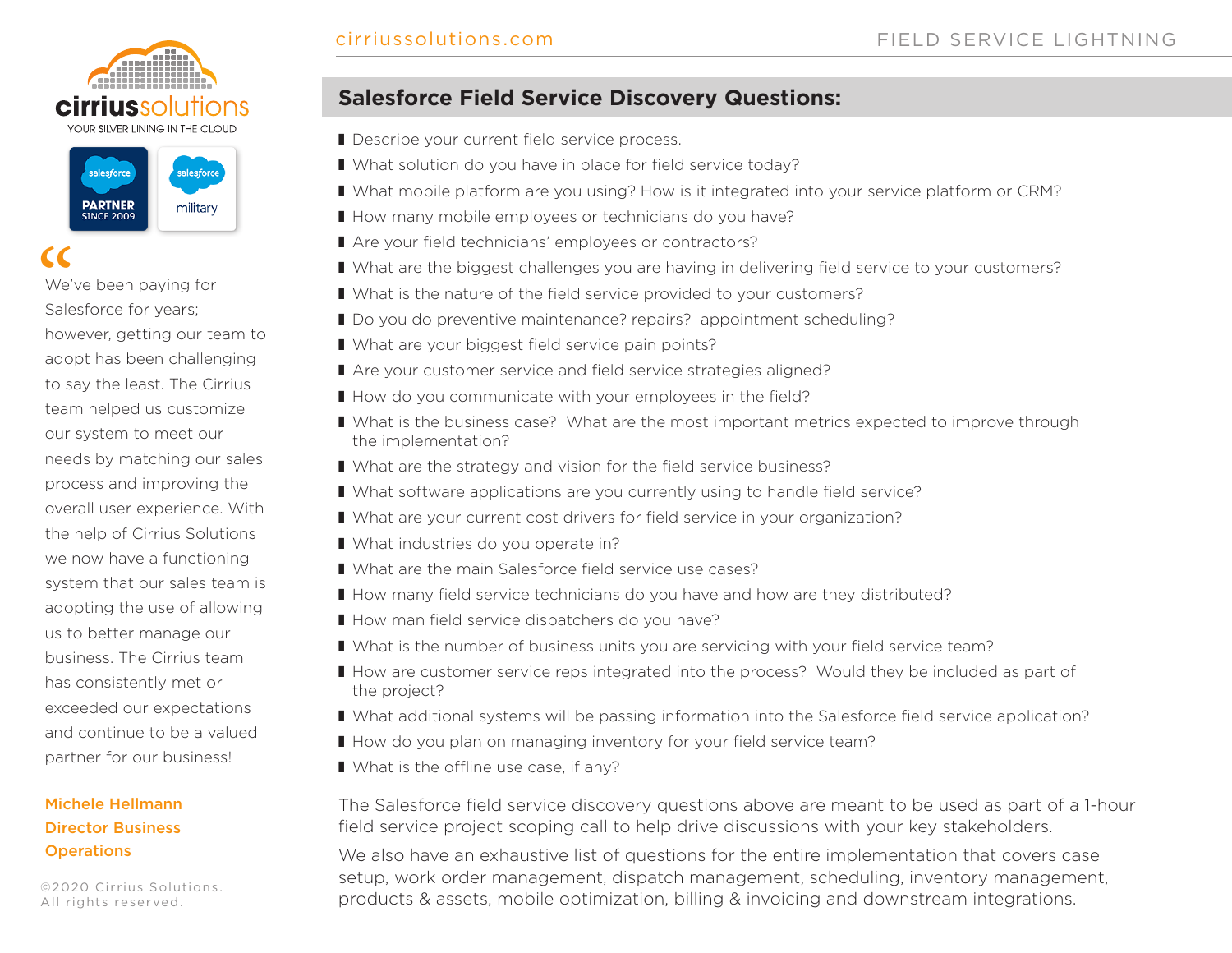





#### **Quick Facts**

- Top 1% of Salesforce Consulting Firms
- We have 95% of the certifications available on the platform
- We practice Salesforce best practices from start to finish
- Over 85 5-start reviews!
- ❚ Over 800+ Successful implementation across the globe



#### **Salesforce Field Service Implementation:**

Delivering excellent service at any stage of the customer lifecycle is critical, but especially during the implementation. This is why we created this Salesforce field service implementation checklist, to ensure our strategy is rock solid. To optimize efficiency, forward-thinking field service organizations are blending modern technology and predictive analytics to look at field service operations holistically. By analyzing every aspect of the customer experience, service organizations can start to leverage performance patterns and environmental factors to better plan and manage their day-to-day operations.

Salesforce Field Service Management software is essential for large service-based enterprises with hundreds of technicians in the field. The typical solution consists of a centralized dispatch that distributes jobs to mobile employees against a set of systematic rules. Salesforce Field Service technology is evolving rapidly and becoming more dynamic to fit individual business needs. Customers and employees continue to demand consumer-led experiences, using their own devices. Advanced job routing engines can squeeze the white space out of a team's day without threatening wait times, first-time fix rates, and customer satisfaction. Connected field service management solutions, like Field Service Lightning, create a harmonious relationship between dispatch operations, field workers, management, and your customers!

The success of your Salesforce field service implementation is dependent on your understanding of the key implementation tasks.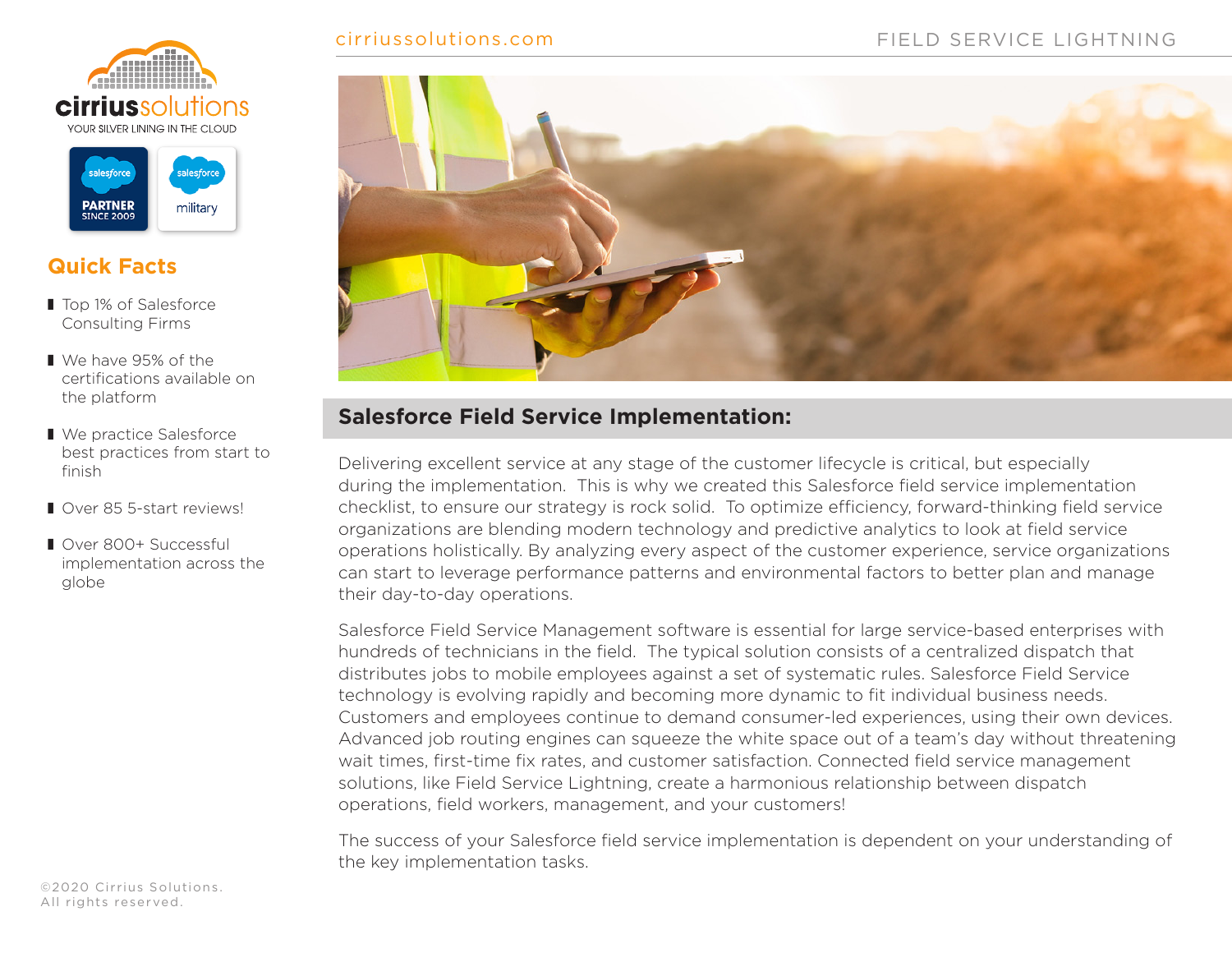



#### **Why Use A Certified Partner?**

- Accountability for quality & delivery
- Development done right the first time
- Rapid time to value
- Deliver scalable solutions to meet growth needs
- Help you drive user adoption

#### **Salesforce Field Service Implementation Checklist:**

- Import accounts and setup cases to support incoming jobs and service tickets
- User setup which will include the creation of field service permissions
- Identification of field service territories for intelligent scheduling & dispatch
- Setup of field service workforce with skillsets, skill-levels, certifications, etc.
- Setup of service types to align with your workforce and job routing
- Setup timesheets for time entry and tracking of onsite visits
- Enable Salesforce maps to optimize territories, schedules, and map routes for field reps
- Setup of work order management and service appointments
- Creation of field service schedules for route optimization
- Setup dispatch console (appointment list and service maps)
- Create and manage scheduling policies
- Create service resource time sheets and resource calendars
- Create all FSL related objects and custom fields specific to your business
- Setup mobile configurations for service agents
- Setup of assets and inventory to ensure remote agents have the needed parts for the job
- Build an integration with ERP as necessary to track inventory (NetSuite, Sage Intacct, QuickBooks, etc.)
- Setup knowledge articles, FAQ's, installation instructions and checklists for agents in the field
- Setup service maintenance plans as required to eliminate non-revenue generating driver service calls
- Creation of post-visit surveys to track customer satisfaction
- Creation of service reports and dashboards to track key service metrics

The list above is a comprehensive checklist of Salesforce Field Service Management features that should be considered during your implementation.

©2020 Cirrius Solutions. All rights reserved.